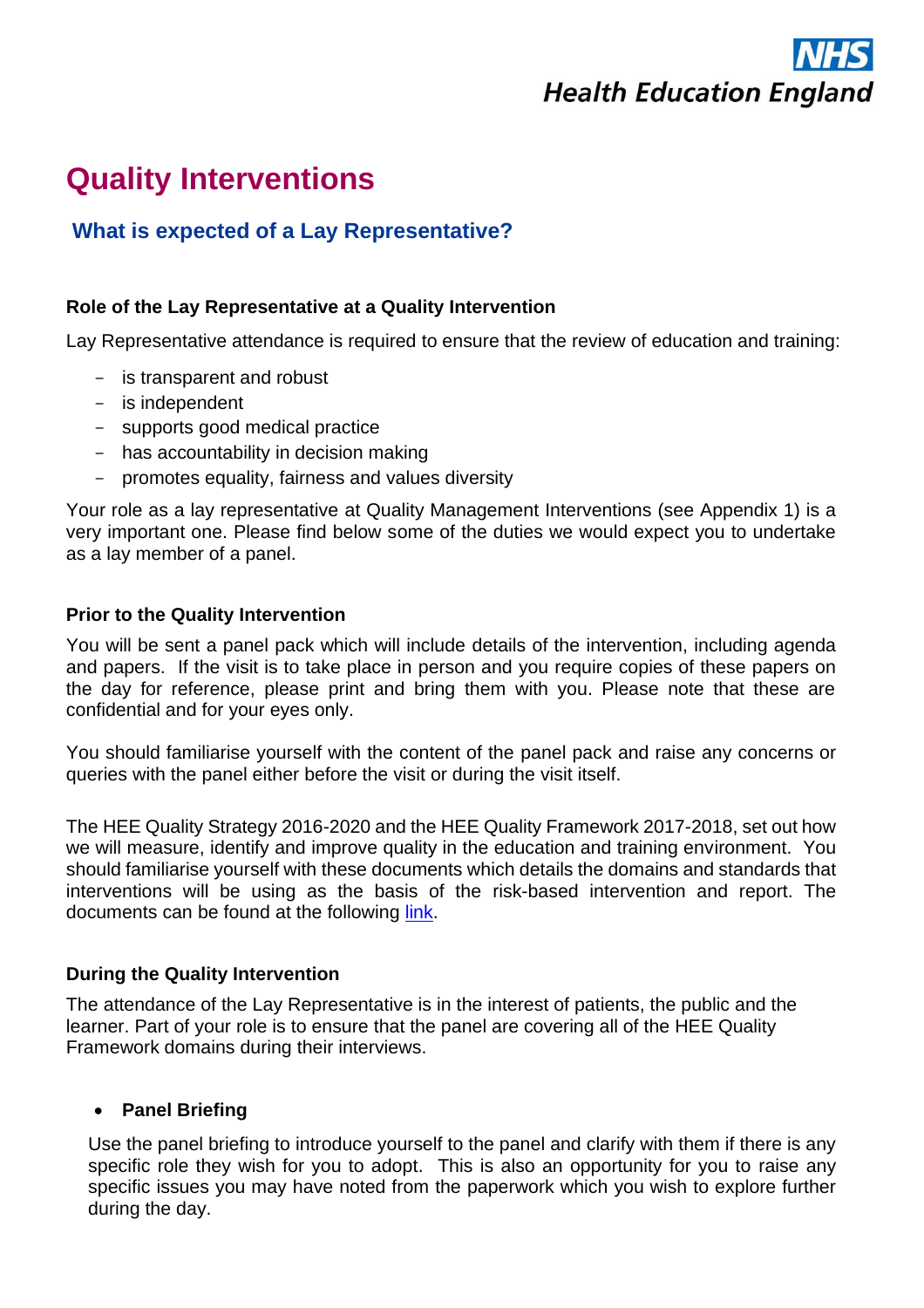## • **Take Notes**

Take notes on the question templates and contribute to discussions with the panel, educators and learners and these should be sent/given to the Quality Administrator. It can be difficult to remember which learner said what and to which question but having a prompt of your notes there will help to confirm the accuracy of the report that will be written.

### • **Voice concerns or issues**

Raise any themes with the panel or the learners as they arise and consider what you think are issues which would need to be addressed as areas of concern and also those to highlight as best practice. If there is an area you feel that, as a lay representative, you think is particularly important, consider asking further questions which may more fully cover that area of concern.

### • **Timing**

The panel chair will try to keep to time, but you can help with this, and perhaps ask the panel chair how they wish for you to help them keep time appropriately.

#### • **Parity**

Part of your role is to ensure that the panel are covering all of the appropriate HEE domains (see website link above for further details).

#### • **Complete feedback form**

As usual, complete the feedback form which will help to inform future interventions and further input into the process from a lay point of view.

If you have any queries, please contact Michele Hannon, Quality Administrator at [michele.hannon@hee.nhs.uk](mailto:michele.hannon@hee.nhs.uk) or telephone 01482 421178.

#### **After the Quality Intervention**

The draft intervention report will be produced by the Quality Manager and Intervention Chair and sent to the Panel Chairs for comments.

The completed draft will then go to the Local Education Provider (LEP) for confirmation of accuracy. The final report is then checked by other members of the Quality Team for consistency of style and language. The finalised report is then sent to the LEP and placed on the HEE YH website.

Review Date: November 2021